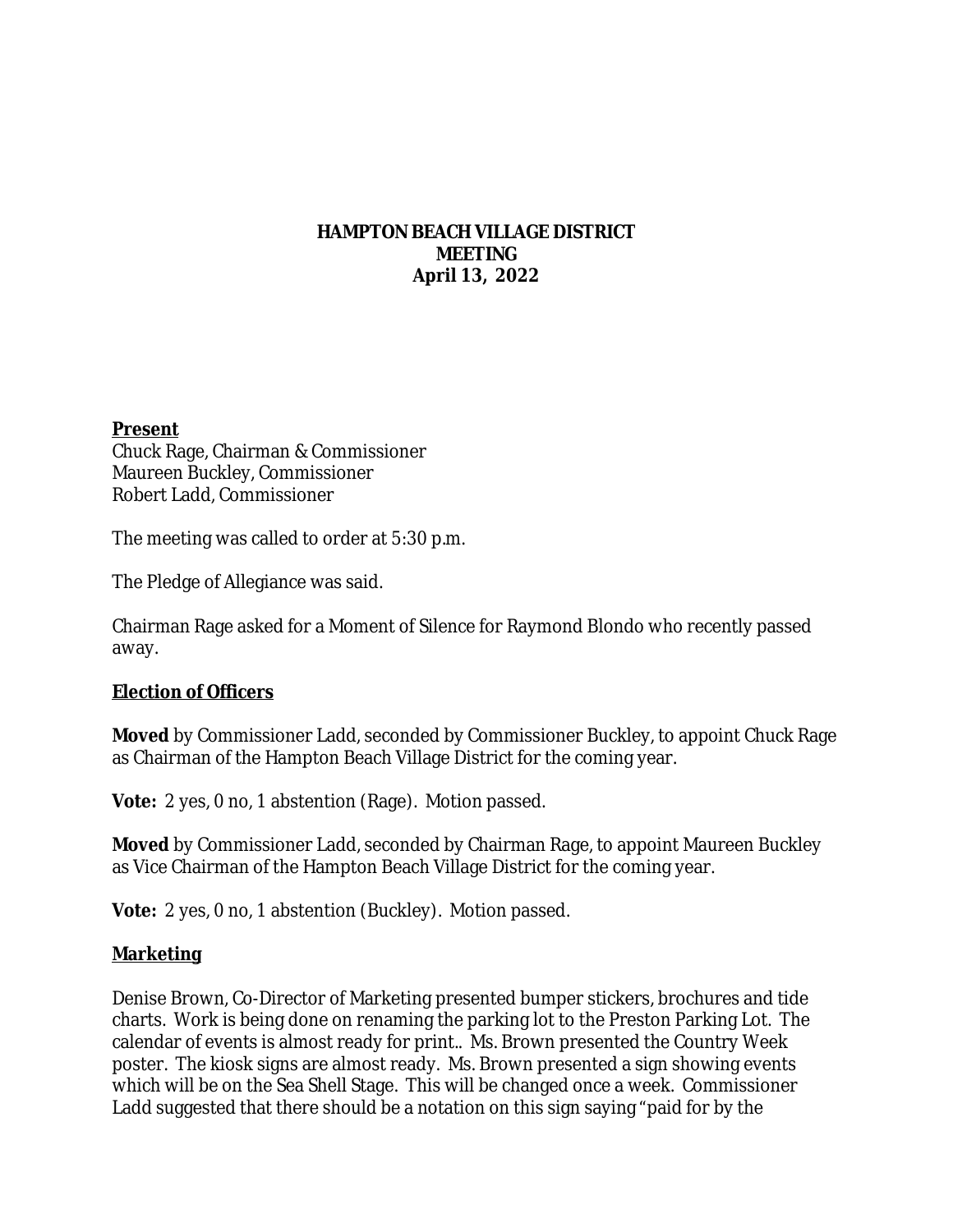Hampton Beach Village District April 13, 2022 Page 2

taxpayers of the Hampton Beach Village District". Ms. Brown discussed various ads being placed and the aerial banner for the Fire Show. The movies have been purchased.

Chairman Rage asked Ms. Brown if she had heard from anyone about the coupon books. Ms. Brown said she had not. Chairman Rage asked Ms. Brown to contact those who participated before. He would like to double the size of this for the coming season.

Amanda Momeault, Entertainment Director, said the headliner for Country Week has been confirmed. She then went through the various events for that week. The polka events have also been confirmed and will take place on August 21st.

Lisa Martineau, Co-Director Marketing, said Yoga on the Beach was announced on Facebook last night and there was a tremendous response. It will take place on the south side of the stage adjacent to the playground.

## **Old Business**

Commissioner Ladd discussed the Fire and Circus shows. Regarding the Fire Show, Boston Circus Guild has presented two proposals. The first is a 5 performance show lasting 35-40 minutes with a meet and greet. There would be 3 solo routines. Cost for this proposal is \$6,175. The second proposal is a 4 performance show lasting 30-35 minutes with a meet and greet. There would be 1 solo routine. Cost for this proposal is \$5,450.

Chairman Rage said he didn't see much difference in cost and would rather have a better show.

**Moved** by Chairman Rage, seconded by Commissioner Ladd, to accept Proposal #2 for the Fire Show with cost of \$6,175.

**Vote:** 3 yes, 0 no. Motion passed unanimously.

Commissioner Ladd said the cost for the Circus Show is listed at \$27,150 with a rain date cost of \$32,580. However, the District would receive a significant discount and the cost would then be \$23,995 with a rain date cost of \$28,795.

The Commissioners agreed the \$23,995 would be acceptable if the rain date cost were only an additional \$2,500 instead of \$5,000.

**Moved** by Chairman Rage, seconded by Commissioner Buckley, to accept the proposal for the Circus Show at a cost of \$23,995 with an additional \$2,500 for a rain date. There would be two days notification of cancellation with no fee.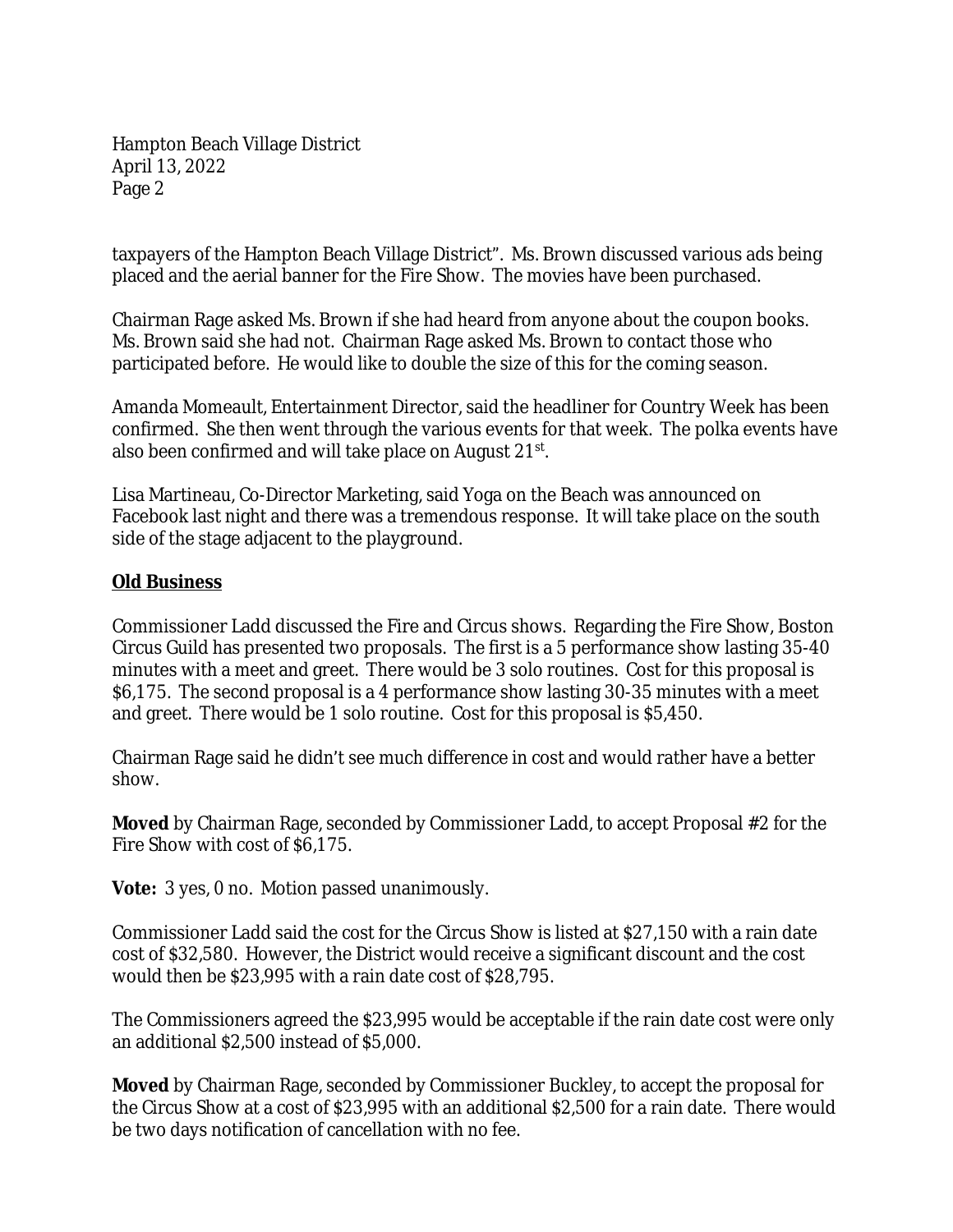Hampton Beach Village District April 13, 2022 Page 3

**Vote:** 3 yes, 0 no. Motion passed unanimously.

## **New Business**

Commissioner Ladd said he felt this is going to be a great season. It is looking very positive.

Chairman Rage said he has noticed more and more Hampton residents coming to Hampton Beach and really having an enjoyable time. There is plenty of free parking for Hampton residents.

Chairman Rage said there are signs the plovers are beginning to nest in the area. If so, the fireworks will have to be re-addressed.

## **Approval of Minutes**

**Moved** by Commissioner Ladd, seconded by Commissioner Buckley, to approve the Minutes of February 9, 2022..

**Vote:** 3 yes, 0 no. Motion passed unanimously.

**Moved** by Commissioner Ladd, seconded by Commissioner Buckley, to approve the Minutes of March 9, 2022..

**Vote:** 3 yes, 0 no. Motion passed unanimously.

**Moved** by Commissioner Ladd, seconded by Commissioner Buckley, to approve the Minutes of March 25, 2022 as amended.

**Vote:** 3 yes, 0 no. Motion passed unanimously.

## **Public Comment**

There was no Public Comment.

## **Closing Comments**

Commissioner Ladd urged everyone to pray for Ukraine.